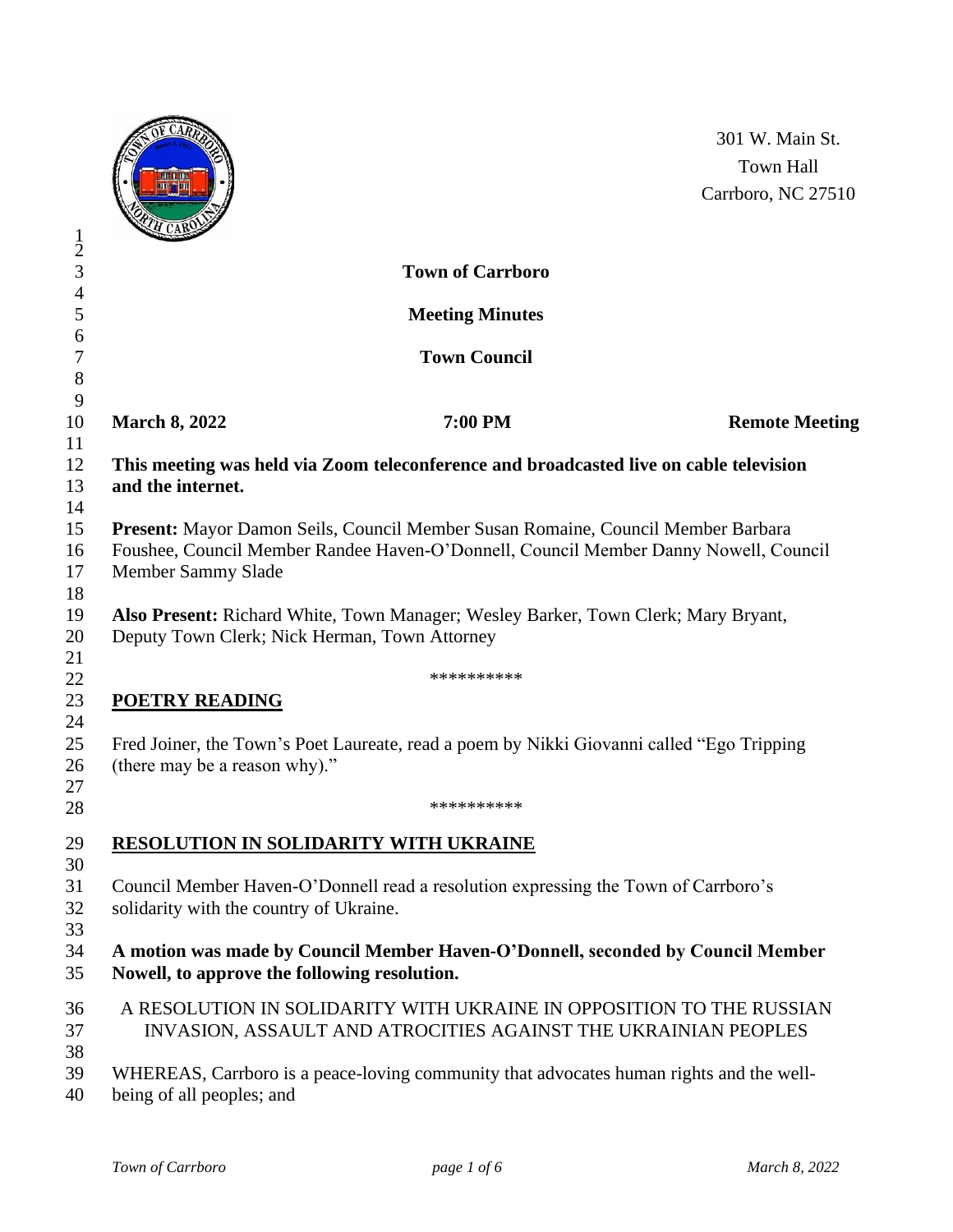- 
- WHEREAS, the people of Carrboro oppose tyranny, unprovoked aggression and war and we hold that war is never an acceptable response to human conflict; and
- 
- WHEREAS, North Carolina Governor Roy Cooper issued Executive Order No. 251 condemning and responding to Russia's invasion of Ukraine; and
- 
- WHEREAS, the Town of Carrboro stands in solidarity with Ukrainian sovereignty and her
- territorial integrity as an independent and democratic Ukraine, and with the Ukrainian peoples as
- they resist Russian aggression, military invasion and the threat to their existence; and
- 
- WHEREAS, the Town of Carrboro calls for an immediate ceasefire, sincere negotiations, a
- humanitarian corridor for Ukrainians seeking safe passage, and the delivery of humanitarian aid to those in peril and to war refugees; and
- 
- WHEREAS, on February 17, 2022, United States Senators Rob Portman (R-OH) and Jeanne
- Shaheen (D-NH) led a bipartisan group of senators in adopting a bipartisan [resolution](https://www.shaheen.senate.gov/imo/media/doc/DAV22134.pdf)
- cosponsored by Senator Richard Burr of North Carolina, in support of Ukraine amid increased
- Russian aggression; and
- 
- NOW, THEREFORE, BE IT RESOLVED that, the Carrboro Town Council
- (1) commends the courage, resolve, and restraint shown by the Ukrainian people in their pursuit
- of sovereignty and democracy, and pays tribute to the many people who gave their lives in pursuit of a free and democratic Ukraine;
- - (2) reaffirms unwavering support for a secure, democratic, and independent Ukraine, free to choose its own leaders and future;
- (3) condemns the illegal military invasion of Ukraine and annexation of Crimea by the Russian
- Federation in 2014, and the violence fomented by Russian proxies in eastern Ukraine, two active conflicts that continue in 2022; and
- 
- BE IT FURTHER RESOLVED that the Carrboro Town Council encourages residents to
- advocate for humanitarian aid, ensure safe passage and haven for refugees, and provide support
- for the Ukrainian people and organizations, such as these:
- NGO that arranges [life-saving](https://email.mg1.substack.com/c/eJwlUEtuxCAUO82wRHySQBYsKlU9QC8QkeDMoEkg4jNtbl_SkSwvnt-T7bfYgntMpzliLuSiqZwHTMBP3lAKEqkZafLOCMZ1P3LiDFNiUTPxeVoTsFu_GXLUefOLLT6Ga1lypkdFHqaTCqMTUmiJFUqvHD2Ydv3ClBM93p62Oo-wwOCFdMYAsplHKUe-yY-b-GrI9oXNr6A-0GrbAKGRi6EVIL6FExd6xphmmgo6WGbVIJmd-3UeZkkLnr-6YLx1bL9zmuuci12edIk7Sebz-xEdchPzy1K4ehWamrbX4Ms5Idh5gzMlVZDy_tZ_8-mOgNRCuMkWw4euV50aRt5x8a7WntGNYpAdH0gzdbFdBZPD6ZD-AMPtf20) equipment for Ukrainian soldiers: <https://savelife.in.ua/en/donate> **hospitallers** working at the frontline: <https://www.facebook.com/hospitallers/posts/2953630548255167> [Ukrainian](https://email.mg1.substack.com/c/eJwlUEmOhDAMfA05RtlI4JDDSK1-wHwAZTE0GkhQlmb4_YRpqWTJLlvlKmcKLDFd-oi5oLtM5TpABzjzBqVAQjVDmlavGaFDP1LkNVHMKYvWPM0JYDfrptFR7bY6U9YY7mVOyTAq9NJWqNkDpcJZN_BhdrP1XEAv1Ai-J_yjaapfITjQ8IZ0xQBo069Sjtzxr449G87zxPV87zimBVdzD_nzMAs0tY4_uOCqY3IzYWkdBLS2f9mNnhAykAEzLA0xSnJibD9baTku8PM7FBg7QfaF4lxtLsb9YBd3lPTj-xU95Ebmt8Hg6-1xatxew1quCYKxG3hdUgVUPgH-hzEtECC1YP1kiqZS9EooOVJB2cdty0eMTHJBJWqiPraroHO4PKQ_LZqE_g) Women's Veteran [Movement:](https://email.mg1.substack.com/c/eJwlUEmOhDAMfA05RtlI4JDDSK1-wHwAZTE0GkhQlmb4_YRpqWTJLlvlKmcKLDFd-oi5oLtM5TpABzjzBqVAQjVDmlavGaFDP1LkNVHMKYvWPM0JYDfrptFR7bY6U9YY7mVOyTAq9NJWqNkDpcJZN_BhdrP1XEAv1Ai-J_yjaapfITjQ8IZ0xQBo069Sjtzxr449G87zxPV87zimBVdzD_nzMAs0tY4_uOCqY3IzYWkdBLS2f9mNnhAykAEzLA0xSnJibD9baTku8PM7FBg7QfaF4lxtLsb9YBd3lPTj-xU95Ebmt8Hg6-1xatxew1quCYKxG3hdUgVUPgH-hzEtECC1YP1kiqZS9EooOVJB2cdty0eMTHJBJWqiPraroHO4PKQ_LZqE_g) [https://www.uwvm.org.ua/?page\\_id=3437&lang=en](https://www.uwvm.org.ua/?page_id=3437&lang=en) NGO that assists internal [refugees:](https://email.mg1.substack.com/c/eJwlkEFuxCAMRU8zLCMgBMKCRaWqB-gFIgieBE0CEZhpc_uSRrK88Lf1_f5sEZaUT3OkguRqE54HmAg_ZQNEyKQWyFPwhlM2DpoRb6jis3IklOmZAXYbNkOO6rYwWwwpXss9o6NWZDUgxSA1t0ow5rXSWj-Be8Wk4Kqn4G5PW32AOIOBN-QzRSCbWRGP8ug_HvyrVY0Bwa-wHfWVbYjQpby0OQntMX7VQCkd6djxTlpqleypdcPTSdd3CK_fEUE_BN0X1pXqCtr51c1pJ9l8fq_JQ2liedsOfL1gpqbtl-k5QbRuA28wVyB4J_VPPS0QIbcE_WTRNKRBCSU1E4zfWC0IobnsBZOkmfrUrqIp8fSQ_wCMzH4H) <https://unitedhelpukraine.org/>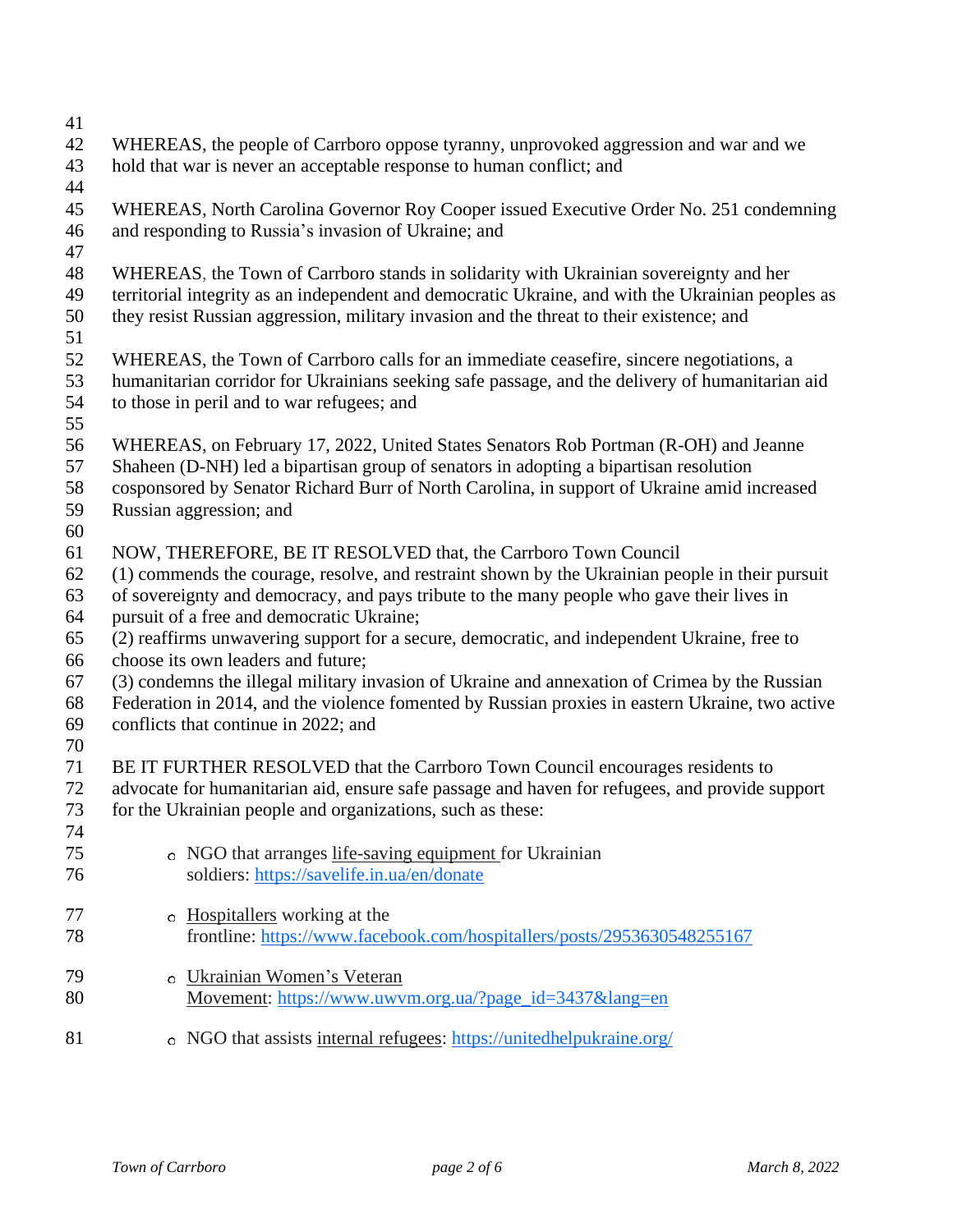| 82<br>83<br>84                  | • NGO that assists internal refugees, especially from<br>Crimea: https://www.peaceinsight.org/en/organisations/crimea-<br>sos/?location=ukraine&theme                                                                                                       |
|---------------------------------|-------------------------------------------------------------------------------------------------------------------------------------------------------------------------------------------------------------------------------------------------------------|
| 85                              | o NGO that aids traumatized children: https://voices.org.ua/en/                                                                                                                                                                                             |
| 86<br>87                        | • A foundation that assists healthcare and education in eastern Ukraine:<br>https://razomforukraine.org/projects/zhadan/                                                                                                                                    |
| 88<br>89                        | o Libereco Partnership for Human Rights that provides evacuation and medical<br>assistance: https://www.lphr.org/en/humanitaere-hilfe-ukraine/                                                                                                              |
| 90<br>91                        | o Caritas is a foundation that offers humanitarian assistance:<br>https://www.caritas.org/ukraine-appeal-22/                                                                                                                                                |
| 92<br>93                        | o Malteser International provides evacuation assistance: https://www.malteser-<br>international.org/en/donation.html?amount=100&interval=0&fb_item_id=24633                                                                                                 |
| 94<br>95                        | • To fund protective and other defensive gear for the Ukrainian army:<br>https://savelife.in.ua/en/donate/                                                                                                                                                  |
| 96                              |                                                                                                                                                                                                                                                             |
| 97<br>98<br>99                  | BE IT FURTHER RESOLVED that the Carrboro Council asks the Town Clerk to share copies<br>of this resolution with the chair of the Orange County Board of Commissioners and the mayors<br>of the towns of Chapel Hill and Hillsborough.                       |
| 100<br>101<br>102               | This the $8th$ day of March, 2022.                                                                                                                                                                                                                          |
| 103                             | The motion carried by the following vote:                                                                                                                                                                                                                   |
| 104<br>105<br>106<br>107<br>108 | Ayes: Mayor Damon Seils, Council Member Susan Romaine, Council Member Barbara<br>Foushee, Council Member Randee Haven-O'Donnell, Council Member Sammy Slade, and<br><b>Council Member Danny Nowell</b>                                                      |
| 109                             | **********                                                                                                                                                                                                                                                  |
| 110<br>111<br>112               | <b>PUBLIC COMMENT</b>                                                                                                                                                                                                                                       |
| 113                             | There were no comments from the public.                                                                                                                                                                                                                     |
| 114<br>115                      | **********                                                                                                                                                                                                                                                  |
| 116<br>117<br>118<br>119<br>120 | <b>REQUEST TO AUTHORIZE TOWN MANAGER TO SIGN REVISED INTERLOCAL</b><br>AGREEMENT WITH ORANGE COUNTY AND THE TOWN OF CHAPEL HILL<br>RELATED TO THE HISTORIC ROGERS ROAD AREA PRIVATE SEWER SERVICE<br>LATERAL CONNECTION INSTALLATIONS FOR QUALIFIED LOW-TO- |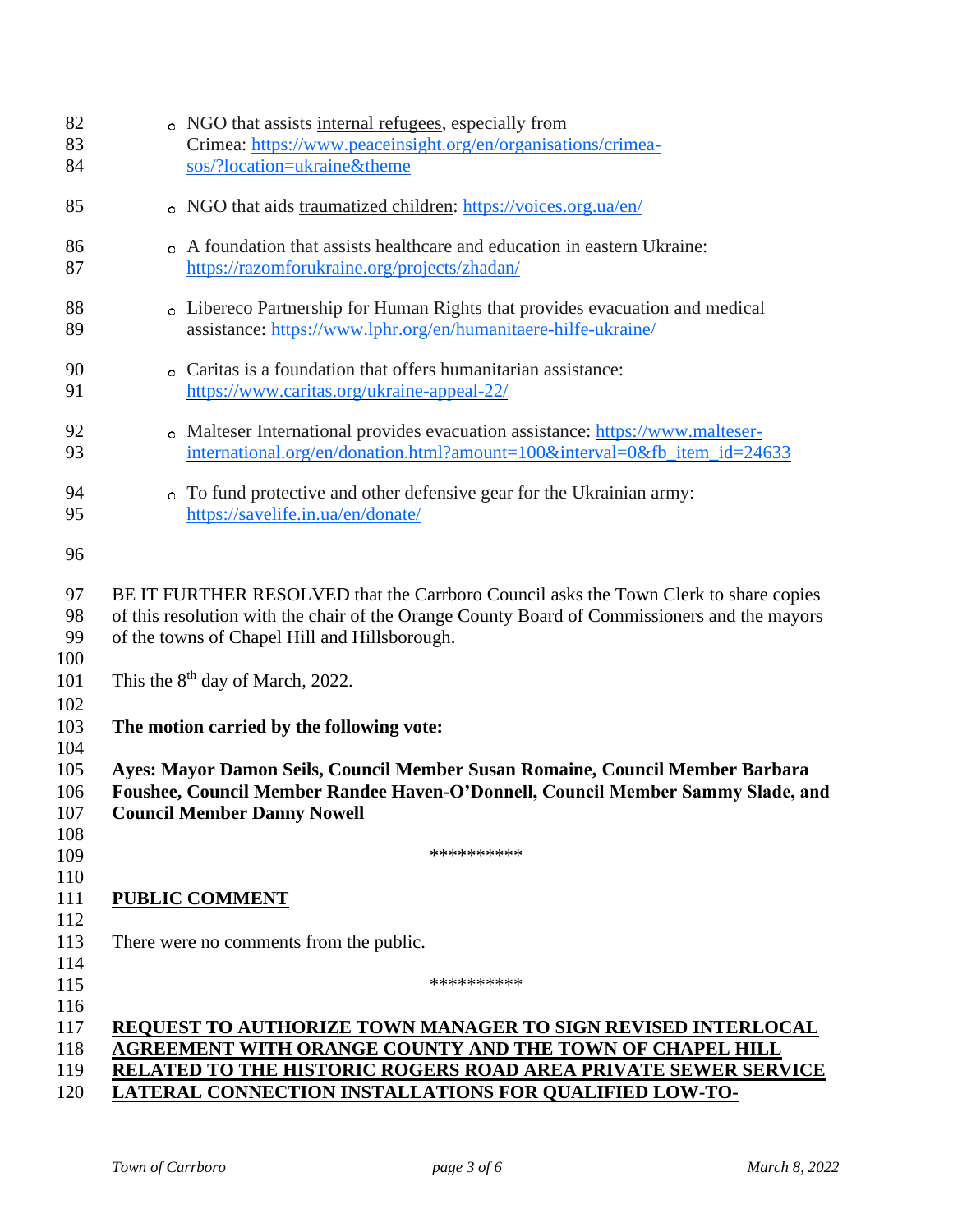| 121                      | <b>MODERATE-INCOME (LMI) HOMEOWNERS - COST SHARE</b>                                                                                                                                                                                                                                                                                                                |  |
|--------------------------|---------------------------------------------------------------------------------------------------------------------------------------------------------------------------------------------------------------------------------------------------------------------------------------------------------------------------------------------------------------------|--|
| 122<br>123               | The purpose of this agenda item was for the Town Council to consider authorizing the Town                                                                                                                                                                                                                                                                           |  |
| 124                      | Manager to sign a proposed 2022 amendment to an existing Interlocal Agreement between                                                                                                                                                                                                                                                                               |  |
| 125                      | Orange County and the Towns of Carrboro and Chapel Hill to clarify eligible properties that                                                                                                                                                                                                                                                                         |  |
| 126                      | could potentially qualify for public financial support for connections and to extend the                                                                                                                                                                                                                                                                            |  |
| 127                      | agreement's term and termination to June 30, 2025.                                                                                                                                                                                                                                                                                                                  |  |
| 128                      |                                                                                                                                                                                                                                                                                                                                                                     |  |
| 129                      | A motion was made by Council Member Foushee, seconded by Council Member Haven-                                                                                                                                                                                                                                                                                      |  |
| 130                      | O'Donnell, that the following resolution be approved:                                                                                                                                                                                                                                                                                                               |  |
| 131                      |                                                                                                                                                                                                                                                                                                                                                                     |  |
| 132                      | A RESOLUTION AUTHORIZING THE TOWN MANAGER TO EXECUTE AN                                                                                                                                                                                                                                                                                                             |  |
| 133                      | INTERLOCAL AGREEMENT WITH ORANGE COUNTY AND THE TOWN OF                                                                                                                                                                                                                                                                                                             |  |
| 134                      | <b>CHAPEL HILL</b>                                                                                                                                                                                                                                                                                                                                                  |  |
| 135                      |                                                                                                                                                                                                                                                                                                                                                                     |  |
| 136                      | NOW, THEREFORE BE IT RESOLVED, that the Town of Carrboro Town Council hereby                                                                                                                                                                                                                                                                                        |  |
| 137                      | authorize the Town Manager to execute an interlocal agreement with Orange County and the                                                                                                                                                                                                                                                                            |  |
| 138                      | Town of Chapel Hill for extending the time allowed for sharing costs related to connecting                                                                                                                                                                                                                                                                          |  |
| 139                      | private sewer lateral service lines to low- and moderate-income homes in Historic Rogers Road                                                                                                                                                                                                                                                                       |  |
| 140                      | Neighborhood.                                                                                                                                                                                                                                                                                                                                                       |  |
| 141<br>142               |                                                                                                                                                                                                                                                                                                                                                                     |  |
| 143                      | This the 8th day of March 2022.                                                                                                                                                                                                                                                                                                                                     |  |
| 144                      | The motion carried by the following vote:                                                                                                                                                                                                                                                                                                                           |  |
| 145<br>146<br>147        | Ayes: Mayor Damon Seils, Council Member Susan Romaine, Council Member Barbara<br>Foushee, Council Member Randee Haven-O'Donnell, Council Member Sammy Slade, and<br><b>Council Member Danny Nowell</b>                                                                                                                                                              |  |
| 148<br>149               | **********                                                                                                                                                                                                                                                                                                                                                          |  |
| 150                      |                                                                                                                                                                                                                                                                                                                                                                     |  |
| 151                      | <b>CARRBORO COMMUNITY GARDENS UPDATE</b>                                                                                                                                                                                                                                                                                                                            |  |
| 152<br>153<br>154<br>155 | The purpose for this agenda item was for the Council to hear an updated presentation on the<br>community gardens. Jeanette O'Connor and Heidi Paulsen will share information about the<br>Family Garden and the Carrboro Community Garden Coalition Garden in Dr. Martin Luther<br>King Jr. Park. Eric Allman will share information about the Baldwin Park garden. |  |
| 156<br>157               | Jeanette O'Connor, Heidi Paulsen, and Eric Allman presented a slideshow and information<br>about the gardens as well as answered questions from Council.                                                                                                                                                                                                            |  |
| 158<br>159               | A motion was made by Council Member Slade, seconded by Council Member Haven-<br>O'Donnell, that the update be accepted with the following comment:                                                                                                                                                                                                                  |  |
| 160<br>161<br>162<br>163 | The Town Council encourages Eric Allman to share information with Manager White about<br>what the gardens' needs may be as far as new fencing and other capital needs and how the<br>Town might be able to partner with that.                                                                                                                                       |  |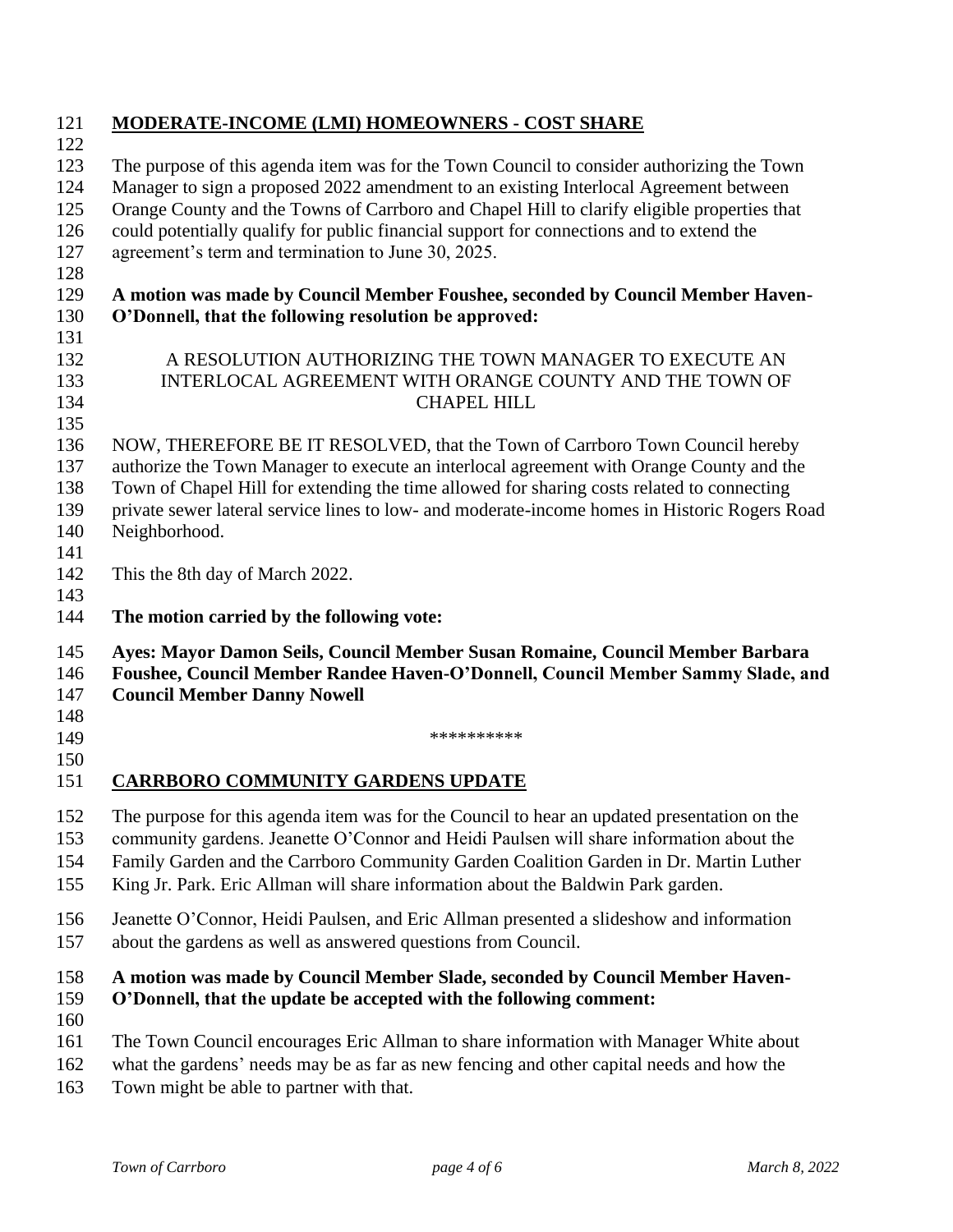| 164                                                                                                   | The motion carried by the following vote:                                                                                                                                                                                                                                                                                                                                                                                                                                                                                                                                                                                                                                                                                     |  |  |  |
|-------------------------------------------------------------------------------------------------------|-------------------------------------------------------------------------------------------------------------------------------------------------------------------------------------------------------------------------------------------------------------------------------------------------------------------------------------------------------------------------------------------------------------------------------------------------------------------------------------------------------------------------------------------------------------------------------------------------------------------------------------------------------------------------------------------------------------------------------|--|--|--|
| 165<br>166<br>167<br>168                                                                              | Ayes: Mayor Damon Seils, Council Member Susan Romaine, Council Member Barbara<br>Foushee, Council Member Randee Haven-O'Donnell, Council Member Sammy Slade, and<br><b>Council Member Danny Nowell</b>                                                                                                                                                                                                                                                                                                                                                                                                                                                                                                                        |  |  |  |
| 169                                                                                                   | *********                                                                                                                                                                                                                                                                                                                                                                                                                                                                                                                                                                                                                                                                                                                     |  |  |  |
| 170<br>171<br>172<br>173<br>174<br>175<br>176<br>177<br>178<br>179<br>180<br>181<br>182<br>183<br>184 | <b>AUTHORIZATION FOR TOWN MANAGER TO ENTER INTO A CONTRACT FOR A</b><br><b>COMPENSATION AND CLASS STUDY</b><br>The purpose of this item was to authorize the Town Manager to enter into a contract with<br>Management Advisory Group International, Inc. to complete a compensation and<br>classification study for the Town.<br>Human Resources Director, Julie Eckenrode gave a presentation about the proposed<br>compensation and class study.<br>The Town Council asked to see data on erosion of buying power over the past decade and to<br>have an implementation schedule in place.<br>A motion was made by Council Member Nowell, seconded by Council Member Foushee,<br>that the following resolution be approved: |  |  |  |
| 185<br>186<br>187                                                                                     | A RESOLUTION FOR CONTRACT AWARD FOR A COMPREHENSIVE<br><b>COMPENSATION AND CLASS STUDY</b>                                                                                                                                                                                                                                                                                                                                                                                                                                                                                                                                                                                                                                    |  |  |  |
| 188<br>189                                                                                            | WHEREAS, the Town of Carrboro has not used a consultant to perform a comprehensive<br>compensation and class study in over one decade; and                                                                                                                                                                                                                                                                                                                                                                                                                                                                                                                                                                                    |  |  |  |
| 190<br>191                                                                                            | WHEREAS, during this time, this and other internal compensation studies were not fully<br>implemented creating lagging salaries within the organization; and                                                                                                                                                                                                                                                                                                                                                                                                                                                                                                                                                                  |  |  |  |
| 192<br>193                                                                                            | WHEREAS, public sector employers have experienced dwindling candidate pools and the effects<br>of the Great Resignation; and                                                                                                                                                                                                                                                                                                                                                                                                                                                                                                                                                                                                  |  |  |  |
| 194<br>195<br>196                                                                                     | WHEREAS, conducting this study will provide a sound compensation strategy and realign<br>current positions to ensure equitable compensation across all Town positions and help address<br>recruitment and retention struggles.                                                                                                                                                                                                                                                                                                                                                                                                                                                                                                |  |  |  |
| 197<br>198                                                                                            | NOW THEREFORE, BE IT RESOLVED BY THE TOWN COUNCIL OF THE TOWN OF<br><b>CARRBORO THAT:</b>                                                                                                                                                                                                                                                                                                                                                                                                                                                                                                                                                                                                                                     |  |  |  |
| 199<br>200<br>201<br>202<br>203                                                                       | 1. The contract for a comprehensive compensation and class study may be entered into for<br>an amount not to exceed \$25,000;<br>The Town Manager is authorized to enter into a contract for the amount specified in 1<br>2.<br>above; and,<br>3. This resolution is effective immediately.                                                                                                                                                                                                                                                                                                                                                                                                                                   |  |  |  |